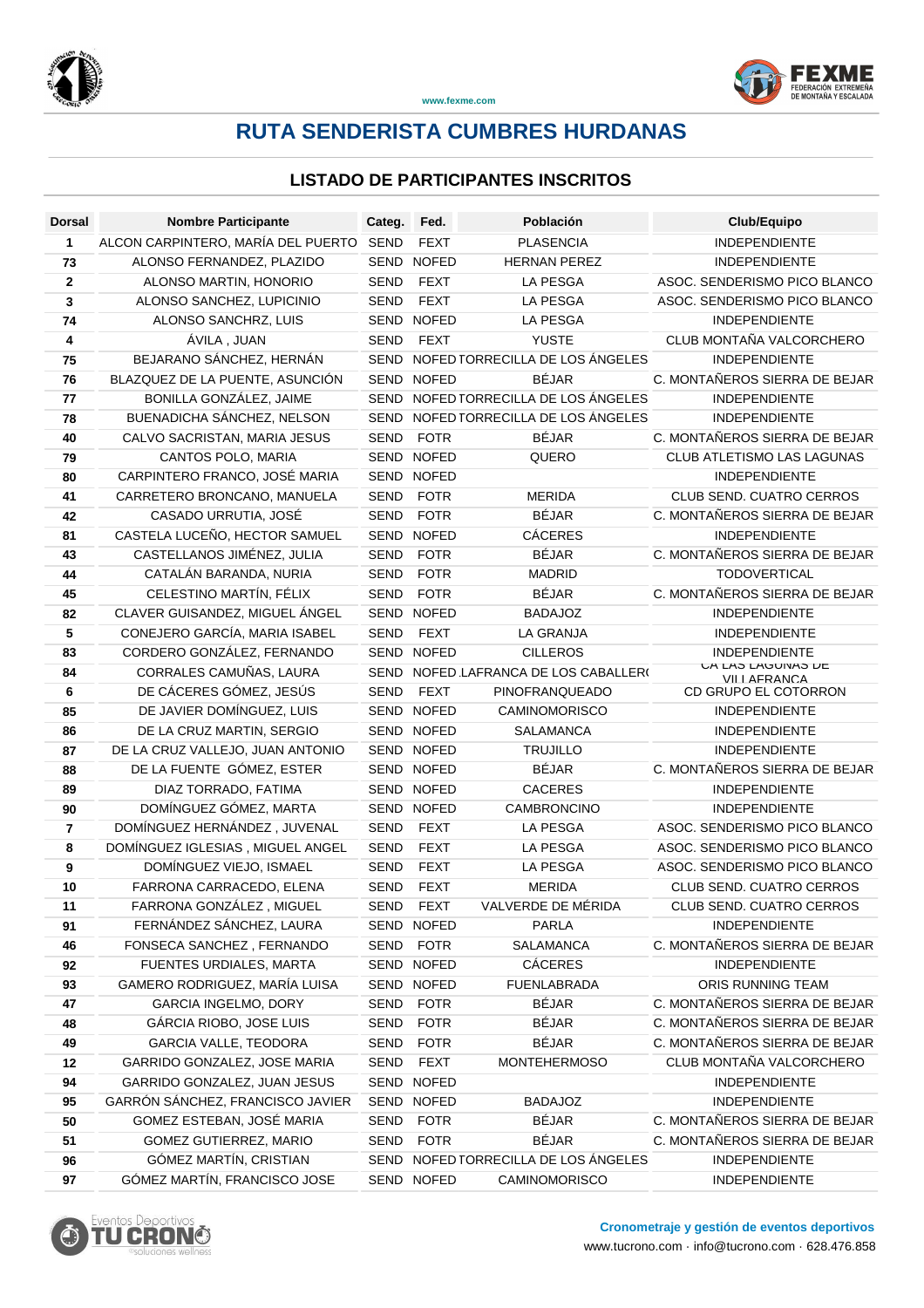

# **RUTA SENDERISTA CUMBRES HURDANAS**

| <b>Dorsal</b> | <b>Nombre Participante</b>                | Categ.      | Fed.         | Población                            | Club/Equipo                     |
|---------------|-------------------------------------------|-------------|--------------|--------------------------------------|---------------------------------|
| 98            | GÓMEZ MARTÍN, JESSICA                     |             | SEND NOFED   | <b>CAMINOMORISCO</b>                 | <b>INDEPENDIENTE</b>            |
| 99            | GONZALEZ CARPINTERO, ANGEL LUIS           | <b>SEND</b> | <b>NOFED</b> | <b>MONTEHERMOSO</b>                  | <b>INDEPENDIENTE</b>            |
| 13            | GONZÁLEZ DOMÍNGUEZ, ANA MARÍA             | <b>SEND</b> | <b>FEXT</b>  | <b>CACERES</b>                       | CLUB MONTAÑA VALCORCHERO        |
| 14            | GONZALEZ GALAN, JACINTO CLEMENTE          | <b>SEND</b> | <b>FEXT</b>  | PINOFRANQUEADO                       | CD GRUPO EL COTORRON            |
| 100           | GONZALEZ GGARCIA, MARIA JOSÉ              |             | SEND NOFED   | <b>BÉJAR</b>                         | C. MONTAÑEROS SIERRA DE BEJAR   |
| 101           | GONZÁLEZ GONZÁLEZ, ARACELI                |             | SEND NOFED   | <b>CÁCERES</b>                       | <b>INDEPENDIENTE</b>            |
| 102           | GONZALEZ MORETÓN, MARIA TERESA            |             | SEND NOFED   | <b>BÉJAR</b>                         | C. MONTAÑEROS SIERRA DE BEJAR   |
| 103           | <b>GONZÁLEZ PANIAGUA, MARÍA ARANTZAZU</b> |             | SEND NOFED   | <b>AHIGAL</b>                        | CLUB SANTO ÁNGEL                |
| 15            | GONZÁLEZ PANIAGUA, CARLOS                 | SEND        | <b>FEXT</b>  | <b>AHIGAL</b>                        | CLUB MONTAÑA VALCORCHERO        |
| 16            | <b>GORDO RETORTILLO, AIDA</b>             | SEND        | <b>FEXT</b>  | <b>MONTEHERMOSO</b>                  | CLUB MONTAÑA VALCORCHERO        |
| 17            | GORDO RONCERO, FELIX                      | SEND        | <b>FEXT</b>  | <b>MONTEHERMOSO</b>                  | CLUB MONTAÑA VALCORCHERO        |
| 104           | GUERRA, ISABEL MARIA                      |             | SEND NOFED   | CARPALLO                             | AD IES GREGORIO MARAÑÓN         |
| 105           | GUTIERREZ DIAZ, ANDRES                    | SEND        | <b>NOFED</b> | VILLANUEVA DE LA SIERRA              | INDEPENDIENTE                   |
| 106           | GUTIERREZ DIAZ, JESUS                     |             | SEND NOFED   | <b>HERNAN PEREZ</b>                  | INDEPENDIENTE                   |
| 18            | GUTIERREZ GONZÁLEZ, ANTONIO               | <b>SEND</b> | <b>FEXT</b>  | <b>MONTEHERMOSO</b>                  | CLUB MONTAÑA VALCORCHERO        |
| 52            | GUTIERREZ MARTÍN, TOMAS                   | SEND        | <b>FOTR</b>  | <b>BÉJAR</b>                         | C. MONTAÑEROS SIERRA DE BEJAR   |
| 53            | HERNANDEZ BARRUECO, BENJAMIN              | SEND        | <b>FOTR</b>  | <b>BÉJAR</b>                         | C. MONTAÑEROS SIERRA DE BEJAR   |
| 107           | HERNÁNDEZ MARTÍN, AITOR                   |             | SEND NOFED   | <b>PARLA</b>                         | <b>INDEPENDIENTE</b>            |
| 19            | HERNÁNDEZ MARTÍN, GABRIELA                | SEND        | <b>FEXT</b>  | <b>LA GRANJA</b>                     | INDEPENDIENTE                   |
| 54            | HERNANDEZ SÁNCHEZ, AMISTAD                | SEND        | <b>FOTR</b>  | <b>BÉJAR</b>                         | C. MONTAÑEROS SIERRA DE BEJAR   |
| 108           | IBÁÑEZ MOROCHO, IGNACIO                   |             | SEND NOFED   | <b>MONTEHERMOSO</b>                  | CLUB MONTEHERMOSO               |
| 20            | IBAÑEZ MOROCHO, MILAGROS                  | <b>SEND</b> | <b>FEXT</b>  | <b>MONTEHERMOSO</b>                  | CLUB MONTAÑA VALCORCHERO        |
| 21            | <b>IGLESIAS PARRA, PEDRO MANUEL</b>       | <b>SEND</b> | <b>FEXT</b>  | <b>CAMINOMORISCO</b>                 | AS VEREA HURDANA                |
| 109           | <b>IGLESIAS, JORGE</b>                    |             | SEND NOFED   | CAMBRONCINO                          | <b>INDEPENDIENTE</b>            |
| 110           | <b>IGLESIAS, MARIO</b>                    |             | SEND NOFED   | CAMBRONCINO                          | <b>INDEPENDIENTE</b>            |
| 111           | JORGE VEGAS, HÉCTOR                       |             |              | SEND NOFED TORRECILLA DE LOS ÁNGELES | <b>INDEPENDIENTE</b>            |
| 55            | JUSTO FRAILE, ESPERANZA                   | SEND        | <b>FOTR</b>  | <b>BÉJAR</b>                         | C. MONTAÑEROS SIERRA DE BEJAR   |
| 112           | LOPEZ ALVAR, DANIEL                       |             | SEND NOFED   | <b>GUIJO DE GELISTEO</b>             | INDEPENDIENTE                   |
| 22            | LOPEZ ALVAR, JUAN CARLOS                  | SEND        | <b>FEXT</b>  | <b>GUIJO DE GALISTEO</b>             | <b>ADEMOXA</b>                  |
| 113           | LOPEZ GOMEZ, ALBA                         |             | SEND NOFED   | ALCALA DE HENARES                    | <b>INDEPENDIENTE</b>            |
| 23            | LOPEZ MONAGO, JOSE CARLOS                 | SEND        | <b>FEXT</b>  | MÉRIDA                               | <b>CLUB SEND. CUATRO CERROS</b> |
| 114           | LOPEZ OLIVERA, SUSANA                     |             | SEND NOFED   | <b>GUIJO DE GALISTEO</b>             | <b>INDEPENDIENTE</b>            |
| 115           | MACEDO GONZÁLEZ, JOSEFE                   |             | SEND NOFED   | <b>BADAJOZ</b>                       | <b>INDEPENDIENTE</b>            |
| 56            | MAJADAS GARCIA, MARIA ANGELES             | <b>SEND</b> | <b>FOTR</b>  | <b>BÉJAR</b>                         | C. MONTAÑEROS SIERRA DE BEJAR   |
| 24            | MARCOS DOMINGUEZ, JESÚS MARIA             |             | SEND FEXT    | LA PESGA                             | ASOC. SENDERISMO PICO BLANCO    |
| 116           | MARCOS IGLESIAS, JUANM MANUEL             |             | SEND NOFED   | <b>CAMINOMORISCO</b>                 | AD IES GREGORIO MARAÑÓN         |
| 117           | MARTIN APOLINAR, SILVIA                   |             | SEND NOFED   | <b>CAMINOMORISCO</b>                 | AS VEREA HURDANA                |
| 118           | MARTIN GOMEZ, MARIA DEL MAR               |             | SEND NOFED   | <b>MOSTOLES</b>                      | AS VEREA HURDANA                |
| 119           | MARTÍN GUERRERO, ROBERTO                  |             | SEND NOFED   | CAMBRONCINO                          | INDEPENDIENTE                   |
| 120           | MARTÍN MARTÍN, GUSTAVO                    |             | SEND NOFED   | PINOFRANQUEADO                       | <b>INDEPENDIENTE</b>            |
| 25            | MARTIN MARTIN, MARI PAZ                   | <b>SEND</b> | <b>FEXT</b>  | PINOFRANQUEADO                       | CD GRUPO EL COTORRON            |
| 57            | <b>MARTIN MERINO, ANDRES</b>              | SEND        | <b>FOTR</b>  | <b>BÉJAR</b>                         | C. MONTAÑEROS SIERRA DE BEJAR   |
| 26            | MARTÍN PÉREZ, JOSE VICENTE                | <b>SEND</b> | <b>FEXT</b>  | PINOFRANQUEADO                       | CD GRUPO EL COTORRON            |
| 27            | MATAMOROS CARROZA, MANUEL                 | SEND        | <b>FEXT</b>  | VALVERDE DE MÉRIDA                   | CLUB SEND. CUATRO CERROS        |
| 58            | MERINO BLAZQUEZ, ISABEL                   | <b>SEND</b> | <b>FOTR</b>  | <b>BÉJAR</b>                         | C. MONTAÑEROS SIERRA DE BEJAR   |
| 28            | MIGUEL CONEJERO, MARÍA LOURDES            | SEND        | FEXT         | LA GRANJA                            | INDEPENDIENTE                   |
| 59            | MIGUEL MIGUEL, ESTEBAN                    | SEND        | <b>FOTR</b>  | <b>BÉJAR</b>                         | C. MONTAÑEROS SIERRA DE BEJAR   |
| 29            | MIRANDA SANCHEZ, ASUNCIÓN                 | SEND        | FEXT         | LA GRANJA                            | INDEPENDIENTE                   |
| 121           | MONAGO LECHON, RAQUEL                     |             | SEND NOFED   | VALDETORRES DE JARAMA                | INDEPENDIENTE                   |

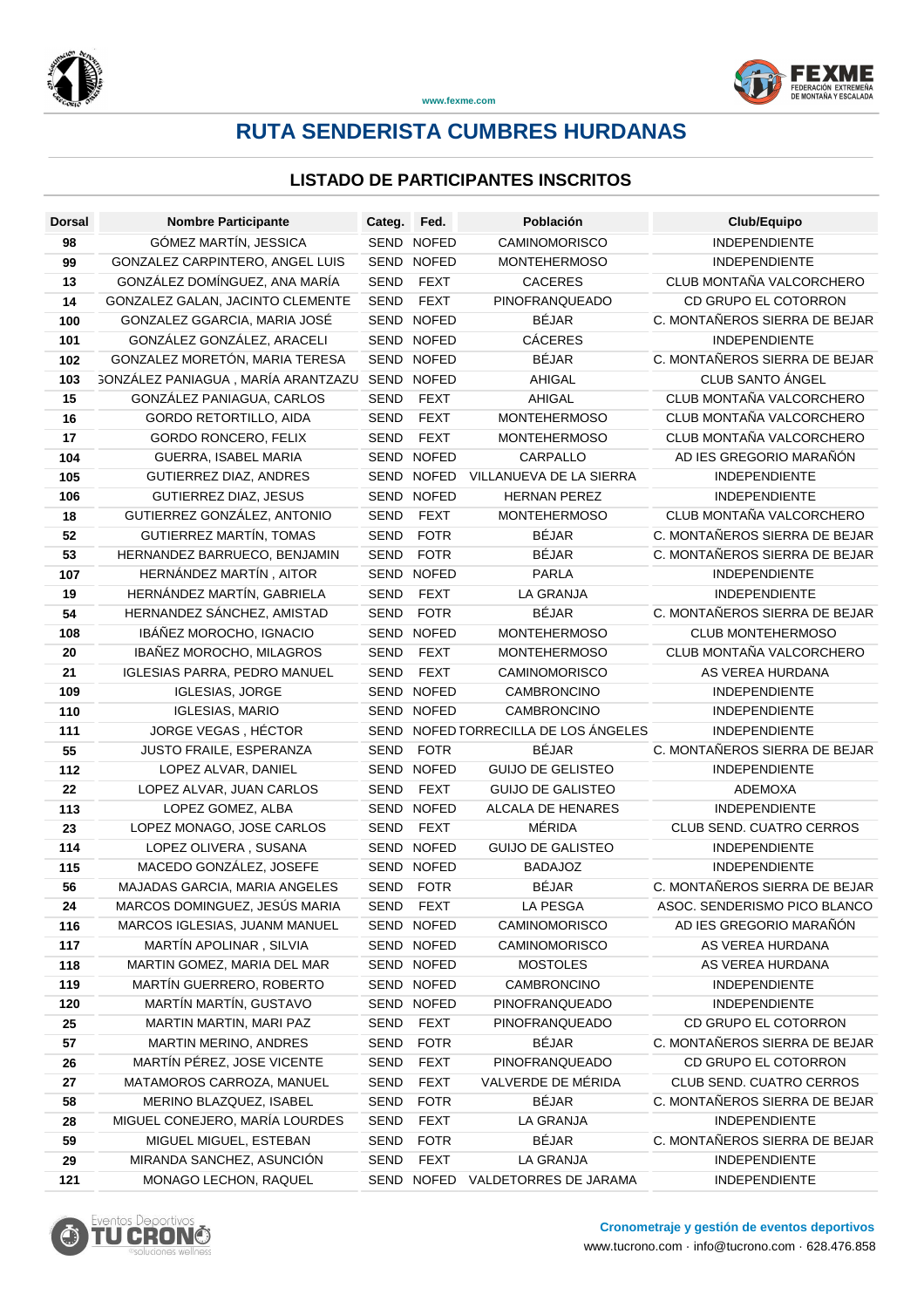

# **RUTA SENDERISTA CUMBRES HURDANAS**

| <b>Dorsal</b> | <b>Nombre Participante</b>        | Categ.      | Fed.         | Población                            | Club/Equipo                     |
|---------------|-----------------------------------|-------------|--------------|--------------------------------------|---------------------------------|
| 122           | MUÑOZ BERMEJO, FEDERICO           |             | SEND NOFED   | <b>BÉJAR</b>                         | C. MONTAÑEROS SIERRA DE BEJAR   |
| 123           | NAVAS PÉREZ, GEMMA LUCÍA          |             | SEND NOFED   | MÉRIDA                               | <b>INDEPENDIENTE</b>            |
| 124           | NIETO CARPINTERO, BELEN           |             | SEND NOFED   | <b>MONTEHERMOSO</b>                  | <b>CLUB MONTEHERMOSO</b>        |
| 30            | OLIVERA GONZÁLEZ, MARÍA LUISA     | <b>SEND</b> | <b>FEXT</b>  | <b>CORIA</b>                         | CLUB MONTAÑA VALCORCHERO        |
| 31            | PAREDES FARRONA, NOELIA           | <b>SEND</b> | <b>FEXT</b>  | MÉRIDA                               | <b>CLUB SEND. CUATRO CERROS</b> |
| 60            | PONCE GARCIA, TOMAS               | <b>SEND</b> | <b>FOTR</b>  | <b>BÉJAR</b>                         | C. MONTAÑEROS SIERRA DE BEJAR   |
| 32            | QUIJADA HERNADEZ, DINSE           | SEND        | <b>FEXT</b>  | <b>MONTEHERMOSO</b>                  | CLUB MONTAÑA VALCORCHERO        |
| 125           | RAMOS ALFONSO, JULIO              |             | SEND NOFED   | <b>PLASENCIA</b>                     | <b>INDEPENDIENTE</b>            |
| 126           | REDONDO TABORCIA, ALEXIA          |             | SEND NOFED   | <b>BÉJAR</b>                         | C. MONTAÑEROS SIERRA DE BEJAR   |
| 61            | REGALADO CALVO, DOMINGO           | SEND        | <b>FOTR</b>  | <b>BÉJAR</b>                         | C. MONTAÑEROS SIERRA DE BEJAR   |
| 127           | ROMERO CASTELANY, ALEJANDRO       |             | SEND NOFED   | <b>BÉJAR</b>                         | C. MONTAÑEROS SIERRA DE BEJAR   |
| 33            | RONCERO RODRIGUEZ, ROBERTO        | SEND        | <b>FEXT</b>  | <b>MONTEHERMOSO</b>                  | AD IES GREGORIO MARAÑÓN         |
| 62            | RUIZ MORENO, ANTONIA              | SEND        | <b>FOTR</b>  | <b>MERIDA</b>                        | CLUB SEND. CUATRO CERROS        |
| 128           | SÁNCHEZ, JAVIER                   | SEND        | <b>NOFED</b> | <b>GORDO</b>                         | <b>INDEPENDIENTE</b>            |
| 63            | SÁNCHEZ BARRIOS, JESÚS            | <b>SEND</b> | <b>FOTR</b>  | <b>BÉJAR</b>                         | C. MONTAÑEROS SIERRA DE BEJAR   |
| 64            | SANCHEZ BLAZQUEZ, JOSE MARIA      | <b>SEND</b> | <b>FOTR</b>  | <b>BÉJAR</b>                         | C. MONTAÑEROS SIERRA DE BEJAR   |
| 129           | SANCHEZ GAMERO, ALEXIA            |             | SEND NOFED   | <b>FUENLABRADA</b>                   | ORIS RUNNING TEAM               |
| 130           | SÁNCHEZ GARCÍA, JUAN LUIS         |             | SEND NOFED   | ZARZA DE GRANADILLA                  | <b>INDEPENDIENTE</b>            |
| 133           | SÁNCHEZ MARTÍN, JUDITH            |             | SEND NOFED   | <b>PLASENCIA</b>                     | INDEPENDIENTE                   |
| 131           | SANCHEZ MARTIN, JULIA             |             | SEND NOFED   | VILLAVERDE                           | AS VEREA HURDANA                |
| 132           | SANCHEZ MARTIN, PAULA             |             | SEND NOFED   | CARABANCHEL                          | AS VEREA HURDANA                |
| 134           | SÁNCHEZ MORÁN, BORJA              |             |              | SEND NOFED TORRECILLA DE LOS ÁNGELES | <b>INDEPENDIENTE</b>            |
| 65            | SANCHEZ MORO, JOSÉ                | <b>SEND</b> | <b>FOTR</b>  | <b>BÉJAR</b>                         | C. MONTAÑEROS SIERRA DE BEJAR   |
| 135           | SÁNCHEZ ORTA, ALBA                |             | SEND NOFED   | <b>MADRID</b>                        | <b>INDEPENDIENTE</b>            |
| 136           | SANCHEZ SANCHEZ, AINHOA           |             | SEND NOFED   | PINOFRANQUEADO                       | AS VEREA HURDANA                |
| 66            | SANCHÉZ SANCHÉZ, AMELIA           | SEND        | <b>FOTR</b>  | <b>BÉJAR</b>                         | C. MONTAÑEROS SIERRA DE BEJAR   |
| 34            | SÁNCHEZ SÁNCHEZ, ÁNGELES          | <b>SEND</b> | <b>FEXT</b>  | PINOFRANQUEADO                       | CD GRUPO EL COTORRON            |
| 138           | SÁNCHEZ SÁNCHEZ, CAMILO           |             |              | SEND NOFED TORRECILLA DE LOS ÁNGELES | <b>INDEPENDIENTE</b>            |
| 35            | SÁNCHEZ SÁNCHEZ, CRESCEN          | SEND        | <b>FEXT</b>  | PINOFRANQUEADO                       | CD GRUPO EL COTORRON            |
| 36            | SÁNCHEZ SÁNCHEZ, JAVIER           | <b>SEND</b> | <b>FEXT</b>  | PINOFRANQUEADO                       | CD GRUPO EL COTORRON            |
| 139           | SÁNCHEZ SÁNCHEZ, MAGDALENA        |             | SEND NOFED   | <b>BÉJAR</b>                         | C. MONTAÑEROS SIERRA DE BEJAR   |
| 137           | SANCHEZ SANCHEZ, MELISSA          |             | SEND NOFED   | <b>VITORIA</b>                       | AS VEREA HURDANA                |
| 67            | SANCHEZ YUSTE, HILARIO            | SEND        | <b>FOTR</b>  | <b>BÉJAR</b>                         | C. MONTAÑEROS SIERRA DE BEJAR   |
| 140           | SANCHO GARCIA, MARTA              |             | SEND NOFED   | <b>MATA DE CUELLAR</b>               | <b>INDEPENDIENTE</b>            |
| 68            | SANCHO RIVAS, MASIMILIANO         |             | SEND FOTR    | <b>BÉJAR</b>                         | C. MONTAÑEROS SIERRA DE BEJAR   |
| 141           | SANTAMARIA GÁRCIA, CARLOS         |             | SEND NOFED   | <b>BÉJAR</b>                         | C. MONTAÑEROS SIERRA DE BEJAR   |
| 69            | SANTAMARIA GÁRCIA, JAVIER         |             | SEND FOTR    | BÉJAR                                | C. MONTAÑEROS SIERRA DE BEJAR   |
| 142           | SANTOS GONZÁLEZ, CRISTINA         |             | SEND NOFED   | ALCAZAR DE SAN JUAN                  | INDEPENDIENTE                   |
| 143           | SANZ GARCIA, ROBERTO              |             | SEND NOFED   | <b>FUENLABRADA</b>                   | ORIS RUNNING TEAM               |
| 144           | SERRANO PÉREZ, BÁRBARA            |             | SEND NOFED   | CAMBRONCINO                          | <b>INDEPENDIENTE</b>            |
| 145           | SILVA LIMA, ANA MARÍA             |             | SEND NOFED   | <b>BADAJOZ</b>                       | <b>INDEPENDIENTE</b>            |
| 146           | SILVA PEREZ, JENNIFER             |             | SEND NOFED   | ZAMORA                               | C. MONTAÑEROS SIERRA DE BEJAR   |
| 147           | TABORCIA CREGO, ANA BELEN         |             | SEND NOFED   | <b>BÉJAR</b>                         | C. MONTAÑEROS SIERRA DE BEJAR   |
| 148           | TAPIA CABEZAS, ISIDRO             |             | SEND NOFED   | <b>SALAMANCA</b>                     | C. MONTAÑEROS SIERRA DE BEJAR   |
| 70            | TAPIA VICENTE, NATIVIDAD AGUSTINA | SEND        | <b>FOTR</b>  | SSALAMANCA                           | C. MONTAÑEROS SIERRA DE BEJAR   |
| 37            | TARRIÑO RODRÍGUEZ, JUAN ANTONIO   | <b>SEND</b> | FEXT         | <b>GEVORA</b>                        | CLUB SEND. CUATRO CERROS        |
| 149           | TOLEDO MEJIA, MARIA DEL CARMEN    |             | SEND NOFED   | <b>MONTEHERMOSO</b>                  | <b>INDEPENDIENTE</b>            |
| 71            | VICENTE TELLEZ, ADELA             | SEND        | FOTR         | <b>BÉJAR</b>                         | C. MONTAÑEROS SIERRA DE BEJAR   |
| 38            | VIEJO DOMINGUEZ, EVA MARIA        | SEND        | <b>FEXT</b>  | LA PESGA                             | ASOC. SENDERISMO PICO BLANCO    |